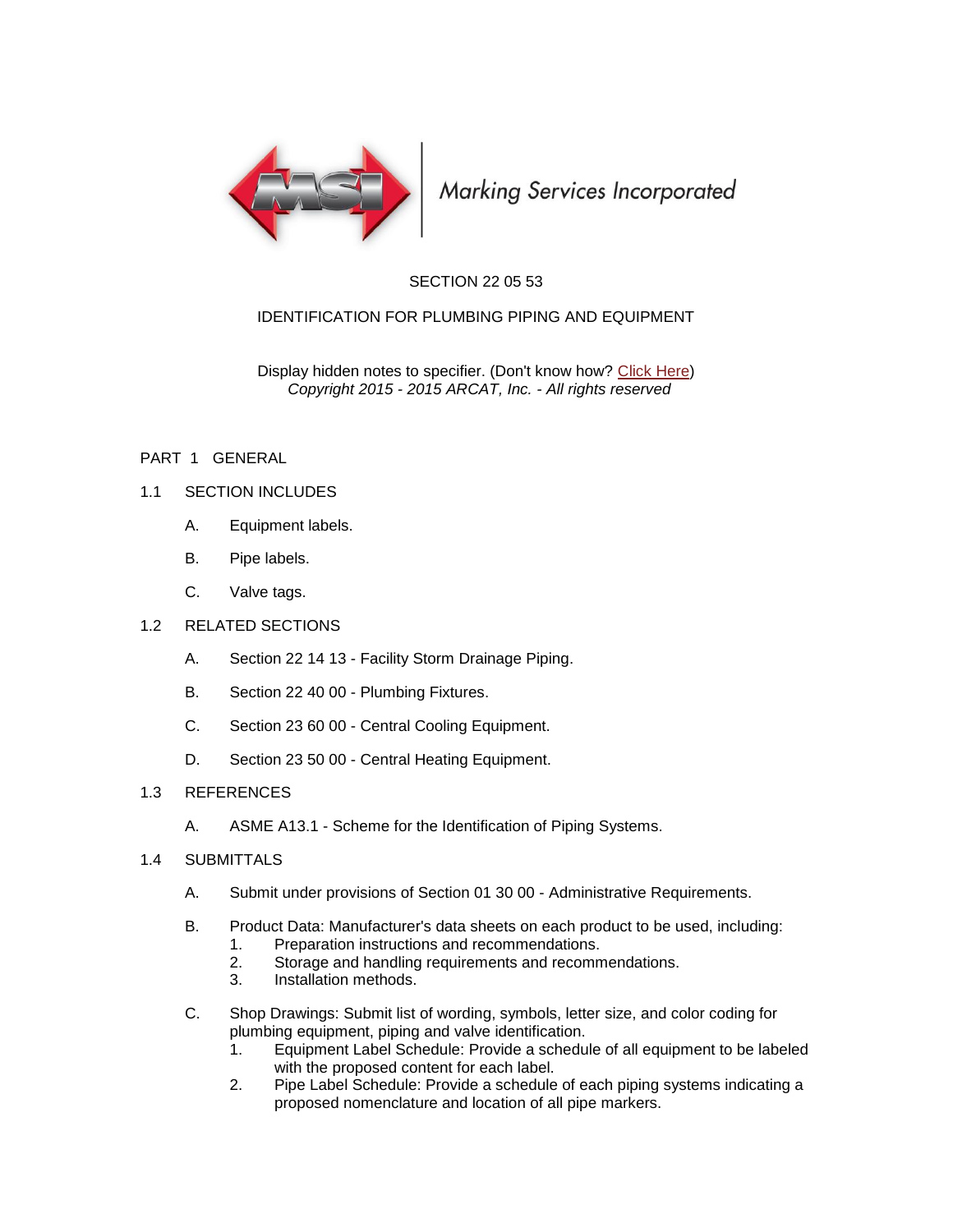- 3. Valve Tag Schedule: Provide a proposed valve numbering scheme and schedule for each piping system. Tabulate valve number, piping system, system abbreviation as shown on tag, room or space location of valve, normal-operating position (open, closed, or modulating), and variations for identification. Mark valves intended for emergency shut-off and similar special uses.
- D. Closeout Submittals: Record actual as built locations of valve tags and update schedules accordingly.

### 1.5 QUALITY ASSURANCE

- A. Manufacturer Qualifications: Company specializing in manufacturing products specified in this section with minimum five years documented experience
- B. Installer Qualifications: Company specializing in performing Work of this section with minimum five years documented experience.
- C. ASME Standards: Comply with ANSI/ASME A13.1 for color scheme, lettering size, length of color field, and viewing angles of identification devices.

### 1.6 DELIVERY, STORAGE, AND HANDLING

- A. Store products in manufacturer's unopened packaging with labels clearly identifying product name and manufacturer until ready for installation.
- B. Storage: Store materials in clean, dry area indoors until ready for installation.
- C. Handling: Protect materials and finish from damage during handling and installation.

### 1.7 PRE-INSTALLATION MEETINGS

- A. Convene minimum two weeks prior to commencing Work of this section.
- B. Review installation procedures and coordination required with related Work.
- C. Inspect and make notes of job conditions prior to installation:
	- 1. Record minutes of the conference and provide copies to all parties present.
	- 2. Identify all outstanding issues in writing designating the responsible party for follow-up action and the timetable for completion.
	- 3. Installation of identification system shall not begin until all outstanding issues are resolved to the satisfaction of the Architect.
- 1.8 SEQUENCING
	- A. Coordinate installation of identifying devices with completion of covering and painting of surfaces where devices are to be applied
	- B. Coordinate installation of identifying devices with locations of access panels and doors.
	- C. Install identifying devices before installing acoustical ceilings and similar concealment

### 1.9 PROJECT CONDITIONS

A. Maintain environmental conditions (temperature, humidity, and ventilation) within limits recommended by manufacturer for optimum results. Do not install products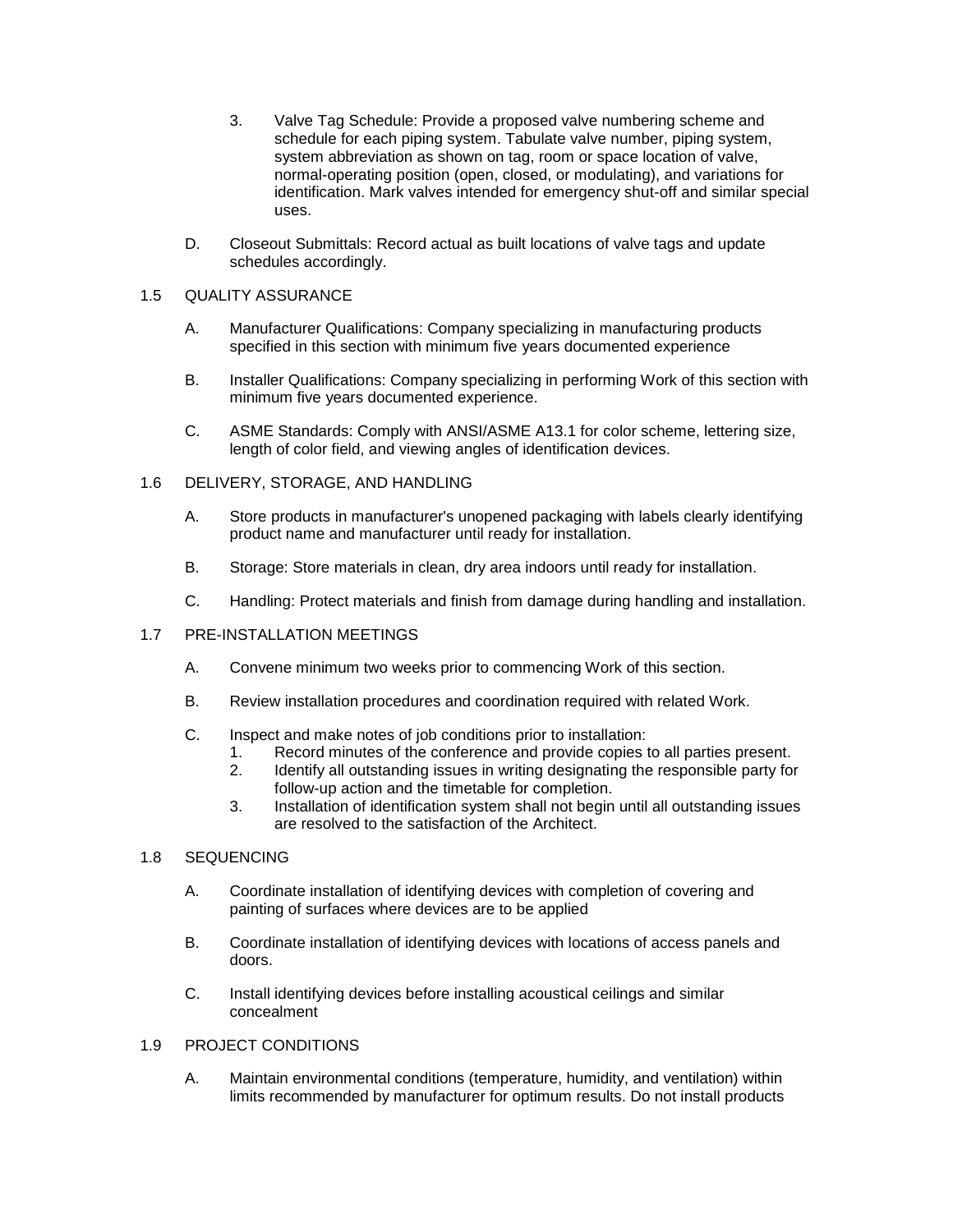under environmental conditions outside manufacturer's absolute limits.

### PART 2 PRODUCTS

### 2.1 MANUFACTURERS

- A. Acceptable Manufacturer: Marking Services, Inc. , which is located at: 8265 N. Faulkner Rd. P. O. Box 240027; Milwaukee, WI 53224; Toll Free Tel: 800-234-0135; Tel: 414-973-1331; Email: [request info \(sales@markingservices.com\);](http://admin.arcat.com/users.pl?action=UserEmail&company=Marking+Services,+Inc.+&coid=49382&rep=&fax=&message=RE:%20Spec%20Question%20(15076mis):%20%20&mf=) Web: [www.markserv.com](http://www.markserv.com/)
- B. Substitutions: Not permitted.
- C. Requests for substitutions will be considered in accordance with provisions of Section 01 60 00 - Product Requirements.

### 2.2 MECHANICAL IDENTIFICATION GENERAL

- A. General: Provide manufacturer's standard products of categories and types required for each application specified. For each identification type, provide all products from same manufacturer with same text, style, color, shape, and other identification features.
	- 1. Provide nameplates with the unit number on all mechanical equipment.
	- 2. Provide pipe identification labels including direction-of-flow arrows and with service indicated. All labels shall have background colors matched with specific service designation.
	- 3. Provide valve tag numbers on plumbing valves.

### 2.3 EQUIPMENT LABELS

- A. Plastic Labels for Equipment (Indoor Application):
	- 1. Material and Thickness: Multilayer, multicolor, plastic labels for mechanical engraving, 1/16 inch thick.
	- 2. Letter Color: Black
	- 3. Background Color: White
	- 4. Minimum Label Size: Length and width vary for required label content, but not less than 1 by 3 inches.
	- 5. Minimum Letter Size: 1/4 inch.
	- 6. Adhesive: Contact-type permanent adhesive, compatible with label and with substrate.
- B. Plastic Labels for Equipment (Outdoor Application):
	- 1. Material: MS-215 Max-Tek with printed graphics protected by a chemical and UV resistant MS-3000 top laminate.
	- 2. Letter Color: Black
	- 3. Background Color: White
	- 4. Minimum Label Size: Length and width vary for required label content, but not less than 1 by 3 inches.
	- 5. Minimum Letter Size: 1/4 inch.
	- 6. Adhesive: Contact-type permanent adhesive, compatible with label and with substrate.
- 2.4 PIPE LABELS (INDOOR PIPING)
	- A. Provide labels for above ground piping located indoors, and not exposed to sunlight or a harsh environment.
	- B. Pre-printed, color-coded, with lettering indicating service, and showing flow direction.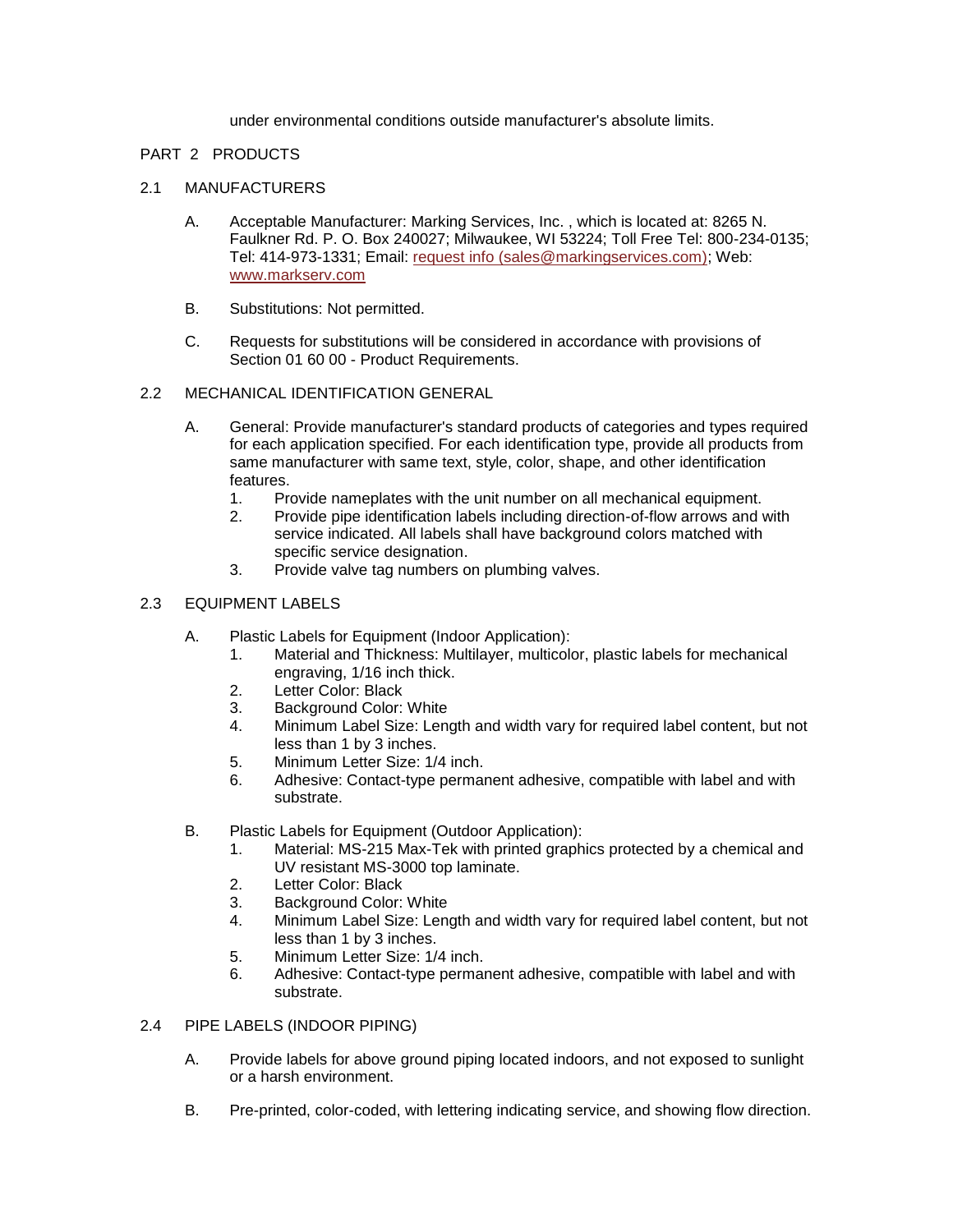- C. Lettering shall be sub-surface printed and protected from direct contact by a layer of plastic. Markers with surface printed lettering will not be accepted.
- D. Pipe Labels for pipe O.D. less than 8 inches: MS-970 Coiled, semi rigid plastic formed to cover full circumference of pipe and to attach to pipe without fasteners or adhesive in contact with the pipe surface.
- E. Pipe Labels for pipe O.D. 8 inches and over: MS-970 Strap-on, semi rigid plastic to cover partial circumference of pipe and to attach to pipe with nylon ties

| Pipe Label Schedule:              |              |                  |             |
|-----------------------------------|--------------|------------------|-------------|
| Pipe O.D. (including Marker Style | Marker Width | Lettering Height | Marker Type |
|                                   |              |                  |             |
| 1/4 inch to 3/8 inch MS970-TM     | 3 inches     | $1/4$ inch       | Coil-on     |
| MS970-A                           | 8 inches     | $1/2$ inch       | Coil-on     |
| <b>MS970-B</b>                    | 8 inches     | $3/4$ inch       | Coil-on     |
| MS970-C                           | 12 inches    | $1-1/4$ inch     | Coil-on     |
| 3-3/8 inch to 4-1/2 MS970-D       | 12 inches    | $1-1/4$ inch     | Coil-on     |
| MS970-E                           | 12 inches    | $1-1/4$ inch     | Coil-on     |
| 6 inch to 7-7/8 inch MS970-FC     | 12 inches    | $1-1/4$ inch     | Coil-on     |
| <b>MS970-G</b>                    | 24 inches    | $2-1/2$ inch     | Strap-on    |
| <b>MS970-H</b>                    | 32 inches    | $3-1/2$ inch     | Strap-on    |
|                                   |              |                  |             |

| Pipe Label Color Schedule:<br>G. |                 |                         |
|----------------------------------|-----------------|-------------------------|
| Service                          | Lettering Color | <b>Background Color</b> |
| Domestic Cold Water Piping       | White           | Green                   |
| Domestic Hot Water Piping        | White           | Green                   |
| Sanitary Waste Piping            | White           | Green                   |
| <b>Sanitary Vent Piping</b>      | White           | Green                   |
| Storm Water Piping               | White           | Green                   |
| <b>Natural Gas Piping</b>        | <b>Black</b>    | Yellow                  |
| <b>Compressed Air Piping</b>     | White           | Blue                    |

#### 2.5 PIPE LABELS (OUTDOOR PIPING)

- A. Provide labels for above ground piping located outside, and exposed to sunlight or a harsh environment, the following product is specified.
- B. Pre-printed, color-coded, with lettering indicating service, and showing flow direction.
- C. Pipe markers shall be constructed of MS-995 Maxilar material. Pipe markers shall withstand direct contact with all process chemicals, operating temperatures up to 250 degrees F, and prolonged exposure to direct sunlight.
- D. Pipe markers shall be constructed of printed 5 mil (0.005 inch) polyester and top laminated with MS1000 clear ultra violet and chemical resistant plastic film that is engineered to provide maximum durability of the printed legend. Markers shall be pre-coiled to wrap entirely around the circumference of pipe up to 10 inch outside diameter, and self-sealed with a strip of clear ultra violet and chemical resistant plastic film. Coiled markers shall seal to themselves, and not the pipe surface.
- E. Pipe Labels for pipe O.D. up to 10 inches: Shall be labeled with a single piece, preprinted marker that wraps entirely around the circumference of the pipe, overlaps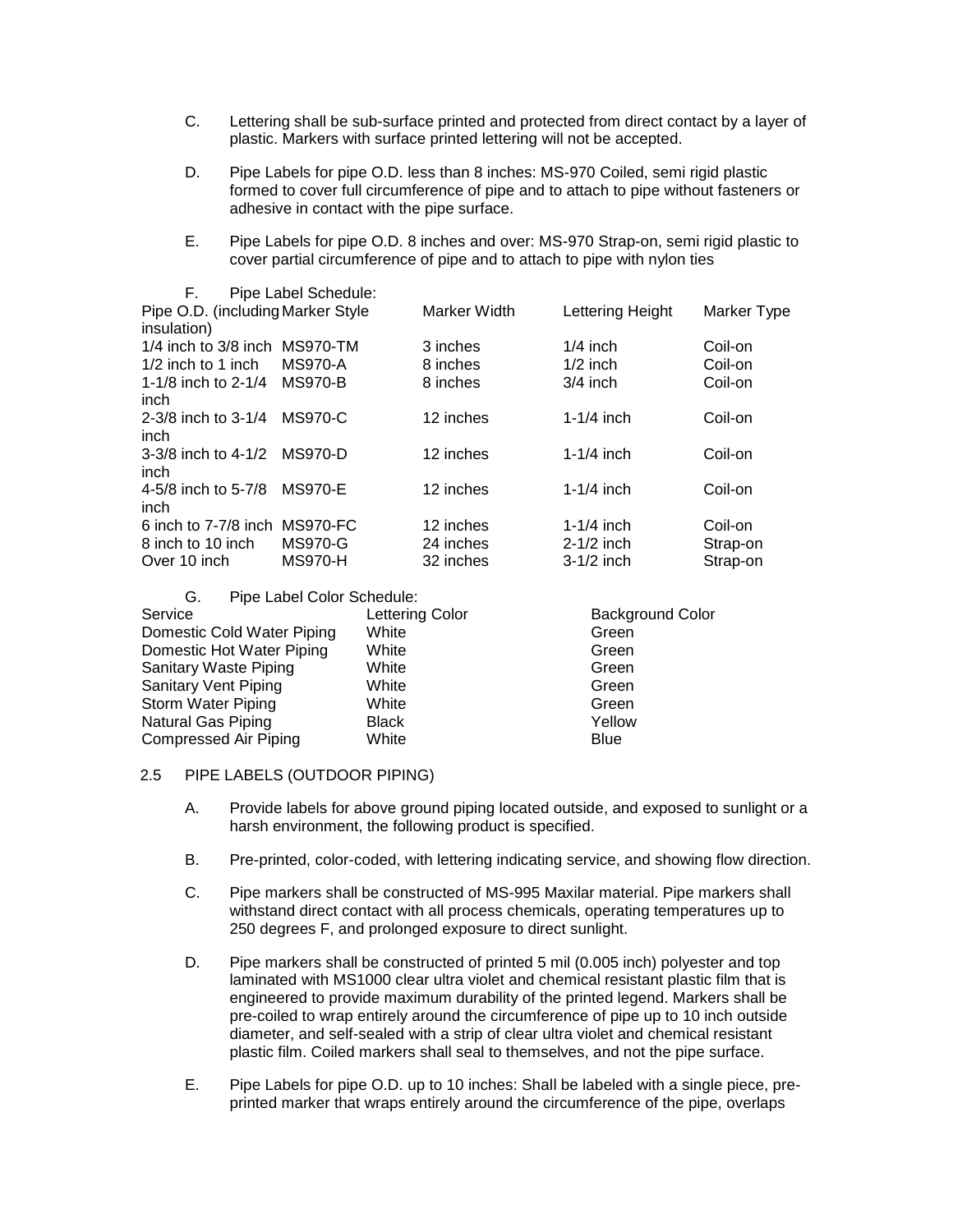and seals to itself rather than adhere to the pipe surface.

F. Pipe Labels for pipe O.D. 10 inches and greater: Shall be constructed of printed 5 mil (0.005 inch) polyester and top laminated with MS1000 clear ultra violet and chemical resistant plastic film that is pre-applied to an acrylic-faced, co-extruded ABS plastic carrier. Carrier shall have pre-formed legs running the entire length of the part to ensure marker remains straight and aligned with pipe. Flow direction shall be identified by application of a separate arrow label of same construction. Carriers shall be affixed to piping by means of two stainless steel straps that wrap entirely around the circumference of the pipe.

| G.                                               | Pipe Label Schedule: |              |                  |             |
|--------------------------------------------------|----------------------|--------------|------------------|-------------|
| Pipe O.D. (including Marker Style<br>insulation) |                      | Marker Width | Lettering Height | Marker Type |
| 3/4 inch to 1 inch                               | <b>MS995-A</b>       | 8 inches     | $1/2$ inch       | Wraparound  |
| 1-1/8 inch to 2-3/8<br>inch                      | <b>MS995-B</b>       | 8 inches     | $3/4$ inch       | Wraparound  |
| 2-1/2 inch to 4-3/4<br>inch                      | MS995-D              | 12 inches    | $1-1/4$ inch     | Wraparound  |
| 5 inch to 7-7/8 inch MS995-E                     |                      | 12 inches    | $1-1/4$ inch     | Wraparound  |
| 8 inch to 10 inch                                | <b>MS995-J</b>       | 12 inches    | $1-1/4$ inch     | Wraparound  |
| Over 10 inch                                     | <b>MS995-MB</b>      | 32 inches    | $2-1/2$ inch     | Carrier     |

### 2.6 VALVE TAGS

- A. Valve Tags: Stamped or engraved with 1/4 inch letters for piping abbreviation and 1/2 inch numbers.
	- 1. Tag Material: Brass, 0.032 inch minimum thickness, and having predrilled or stamped holes for attachment hardware.
	- 2. Background Color: Natural brass.
	- 3. Letter Color: Black.
	- 4. Tag Size: 1-1/2 inches, round.
	- 5. Fasteners: Brass S-Hooks and Jack Chain.
- B. Valve Tags: For outdoor labeling of process valves.
	- 1. Material: MS-215 Max-Tek with printed graphics protected by a chemical and UV resistant MS-3000 top laminate, and having stainless steel grommet protected predrilled holes with for attachment hardware.
	- 2. Background Color: To match pipe label color by system.
	- 3. Letter Color: Either white or black for best contrast to background color.
	- 4. Tag Size: Minimum 1-1/2 inches.
	- 5. Fasteners: Stainless steel S-Hooks and stainless steel Jack Chain.

## PART 3 EXECUTION

- 3.1 EXAMINATION
	- A. Do not begin installation until substrates have been properly prepared.
	- B. Install identifying devices after completion of coverings and painting.
	- C. If substrate preparation is the responsibility of another installer, notify Architect of unsatisfactory preparation before proceeding.

# 3.2 PREPARATION

A. Clean surfaces thoroughly prior to installation.